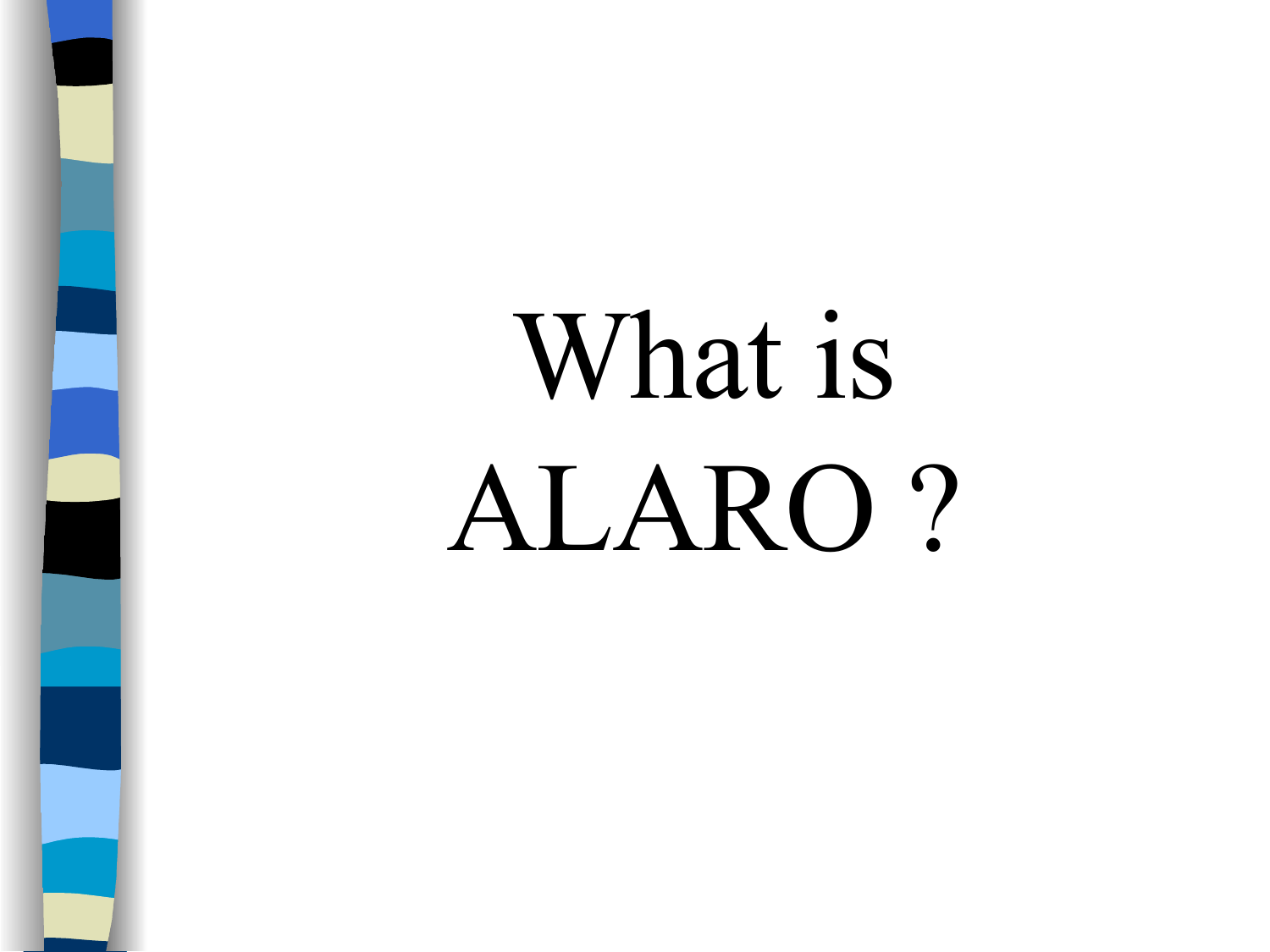## Let us first see what ALARO is not

It is not a model (it has neither an independent library, nor an individual view of data assimilation and its modelling part **first aims at respecting the well proven IFMG rules**). It is neither a miraculous solution for any forecasting problem, nor a rush in the unknown, nor something disconnected from basic research (\*).

(\*) Richard Fournier (LE, UPS, Toulouse), Jean-Luc Redelsperger (GAME/GMME), Jean-Marcel Piriou (GAME/GMME, 2003-2005), Luc Gerard (IRM, Brussels), François Lott (IPSL, Paris), …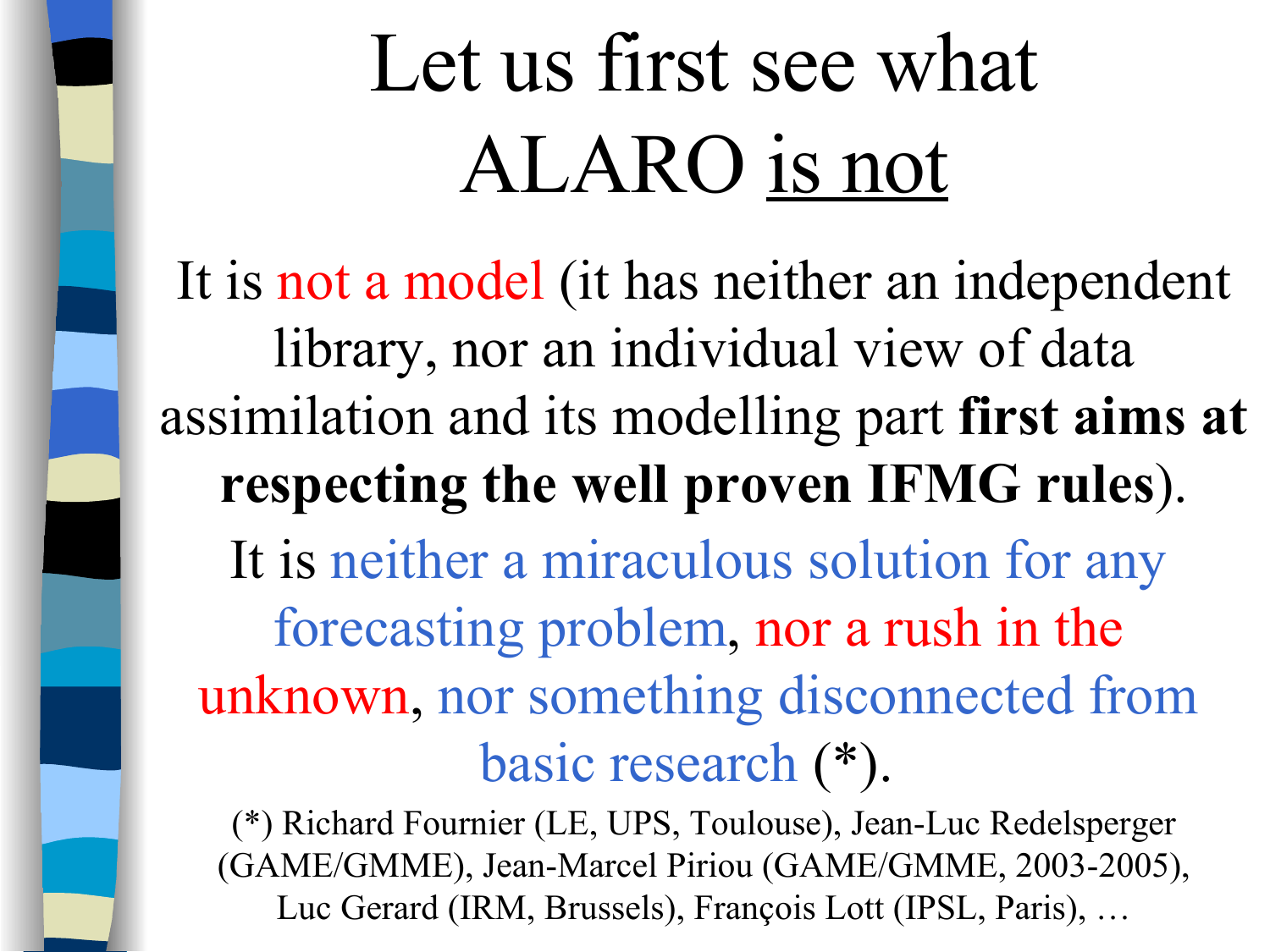#### **ALARO**

A safeguard concept a s well as a bridging & training opportunity !!

#### *Radmila Brozkova (in the name of many others)*

*16th ALADIN-Workshop, 16/5/2006, Sofia, Bulgaria*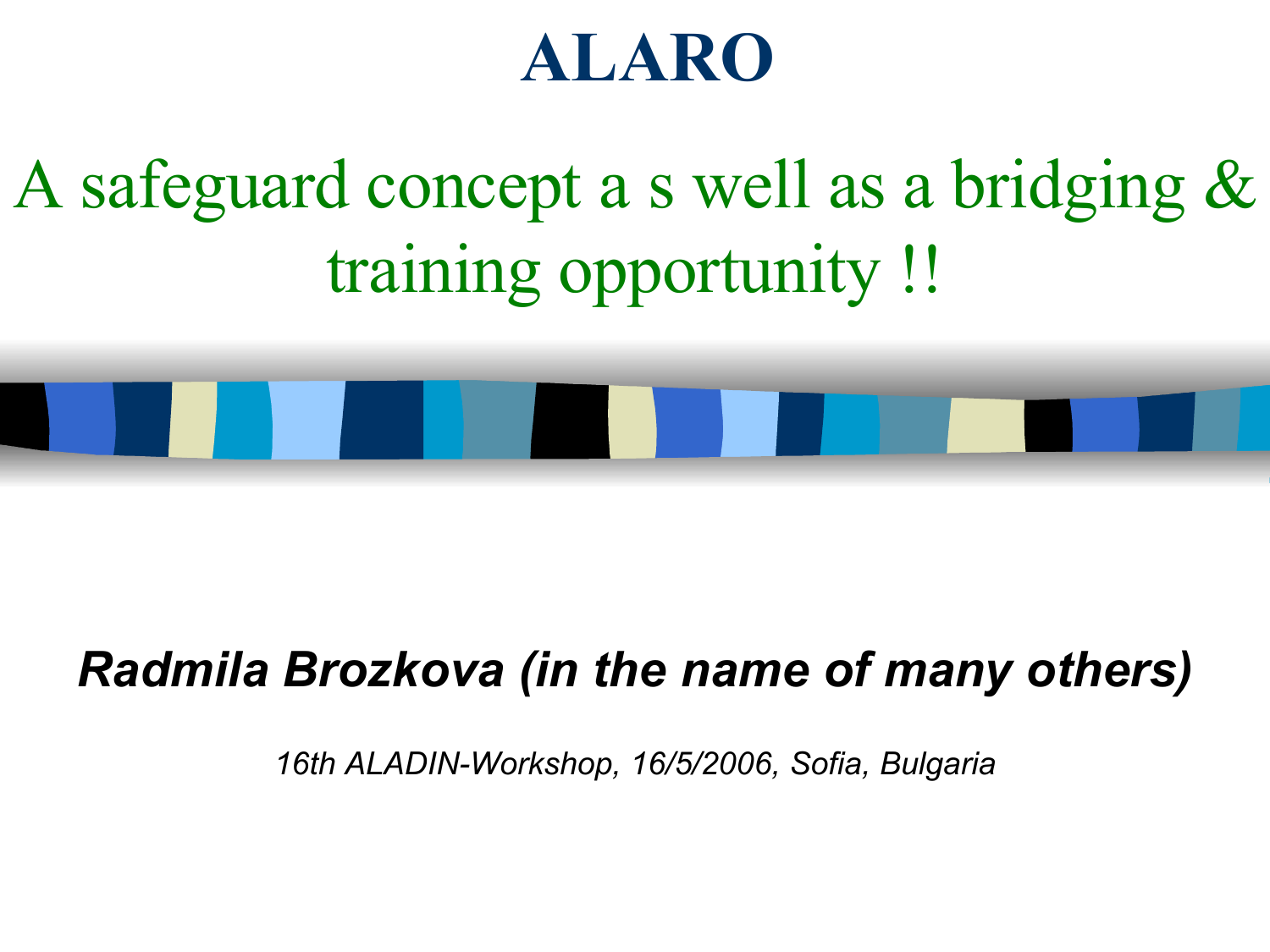

### **Scope of the presentation**

- Dynamics
- Physics
	- Principles of the design
	- Radiation
	- The water cycle (in a broad sense)
		- Microphysics
		- Turbulence (p-TKE)
		- Convection
		- Cloudiness
- **Conclusions**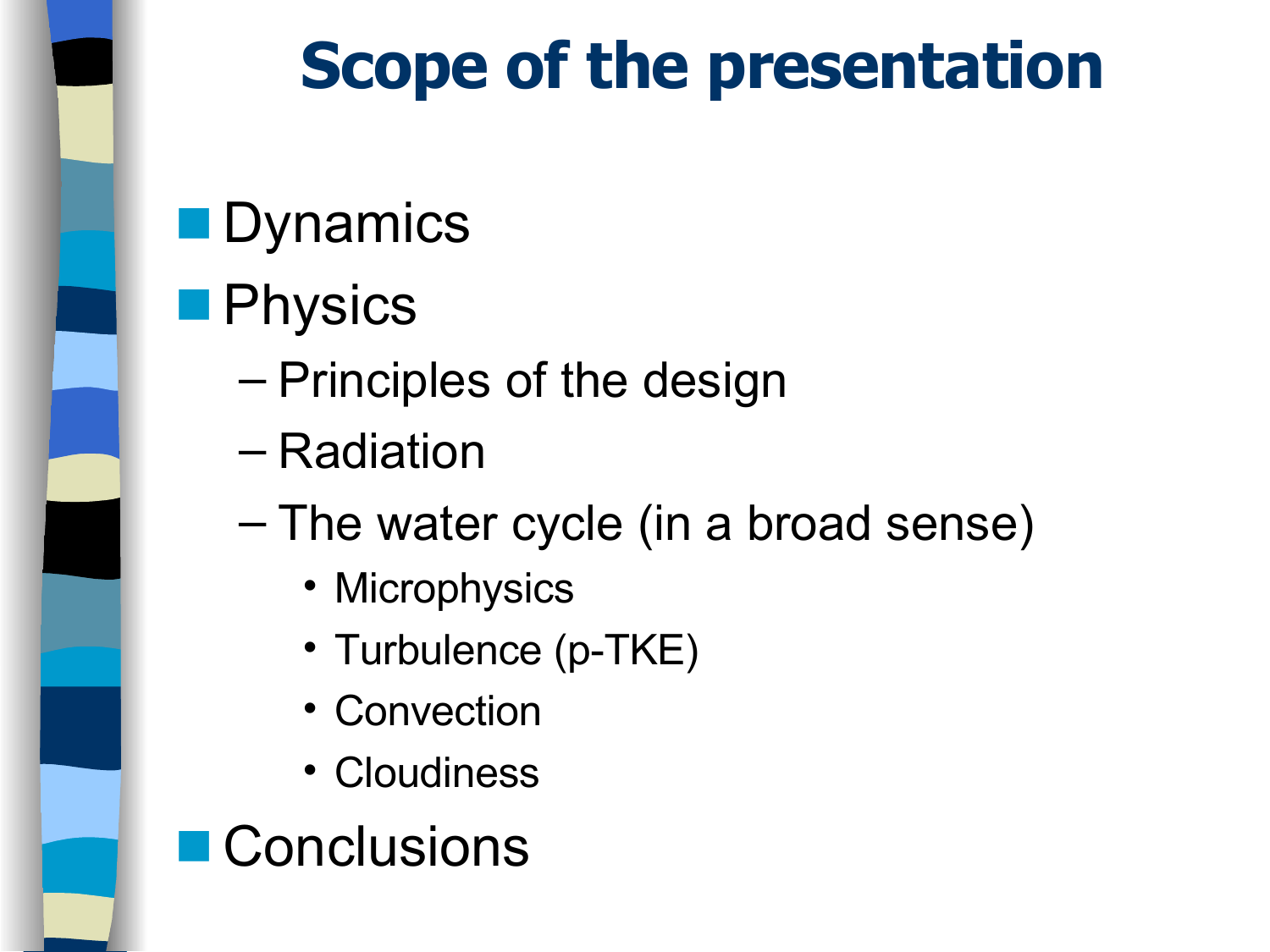### **Dynamics**

■ One single item: SLHD ('Semi-Lagrangian **H**orizontal **D**iffusion').

#### ■ Characteristics:

- Designed (already a long time ago) to offer an economic and more precise alternative to spectral linear diffusion at high horizontal resolutions;
- First developed (and tuned) for HPE;
- $-$  Made 'NH $\Leftrightarrow$ HPE transparent' in the past months;
- Improvement of the latter step thanks to a 'surprise' in AROME tests (cf. Jozef Vivoda's talk).
- Perspectives:
	- 3D- and mountain-flow-compatible full version;
	- Possible prototype for the 3D turbulence complex technical problem in IFS-type codes?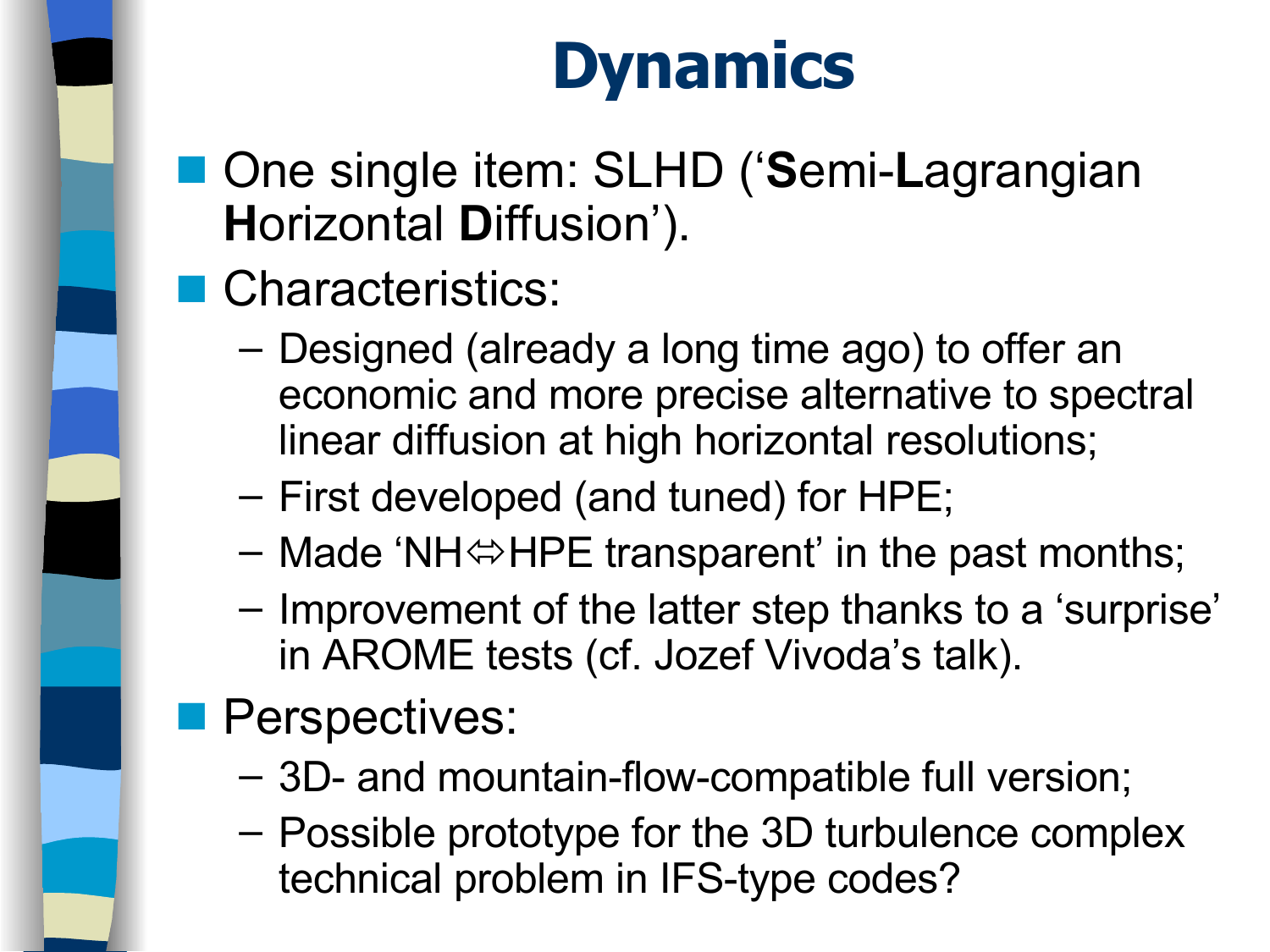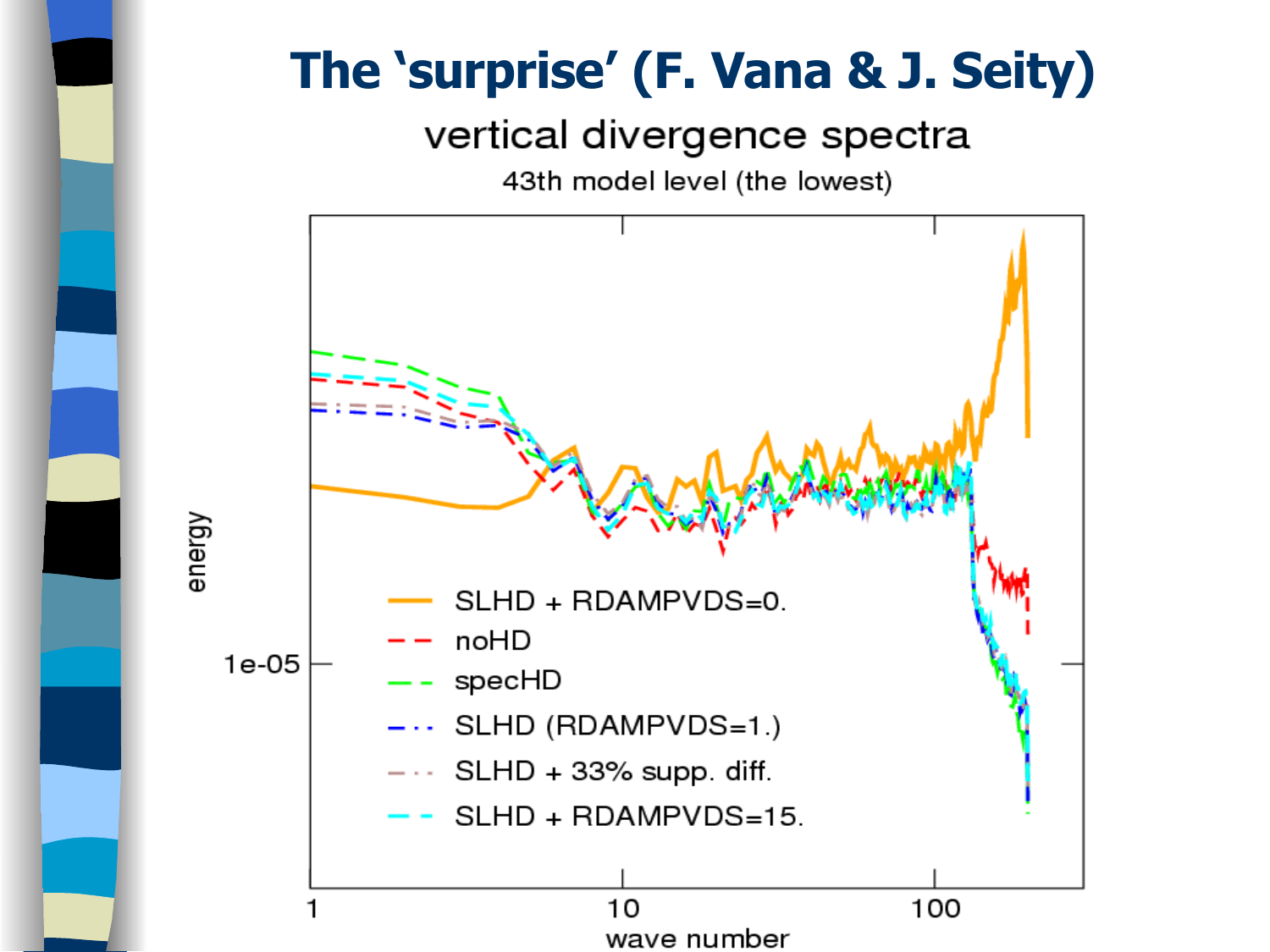### **Principles of the 'physical' design of ALARO-0**

- Economy, whenever easily achievable;
- Modularity/Flexibility, as the main motto;
- Security (reuse what is working well in ALADIN implementations);
- Transversal compatibility (among schemes, plus between their ensemble and the socalled 'AROME equations');
	- Decoupling: between 'general' algorithmic choices and 'locally' produced code of a given physical problem;
- Prognostic character favoured in all aspects;
- Selective short-term ambitions (in 3MT).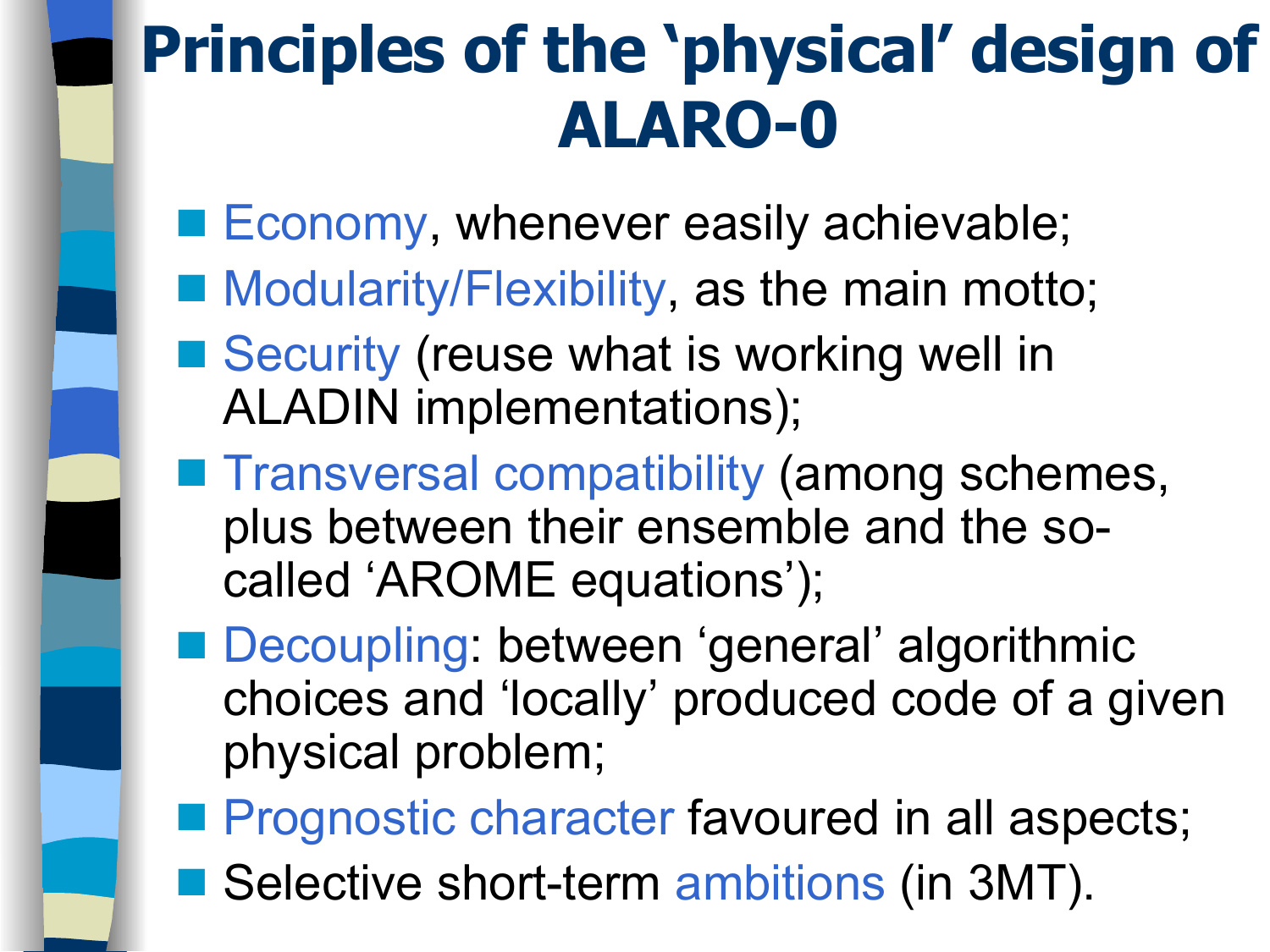### **The starting point: pre-ALARO-0**

- Main original items:
	- Radiation scheme based on the **N**et **E**xchange **R**ate formulation of Green (1967), recently revisited and modernised by a team of Université Paul Sabatier (but from the other side of "Canal du Midi");
	- Completely revised version of the mountain drag scheme with a first operational use of F. Lott's 'liftforce' idea;
	- A revised version of the diagnostic cloudiness scheme which combines ARPEGE Xu-Randall's approach, ZAMG's proposals and a fully interactive method for inversion clouds (Brozkova et al., 2006);
	- Several MFSTEP-driven improvements of the surfacefluxes exchange formulae over sea [moist gustiness,

*z0mz0<sup>h</sup>* , … (same reference)].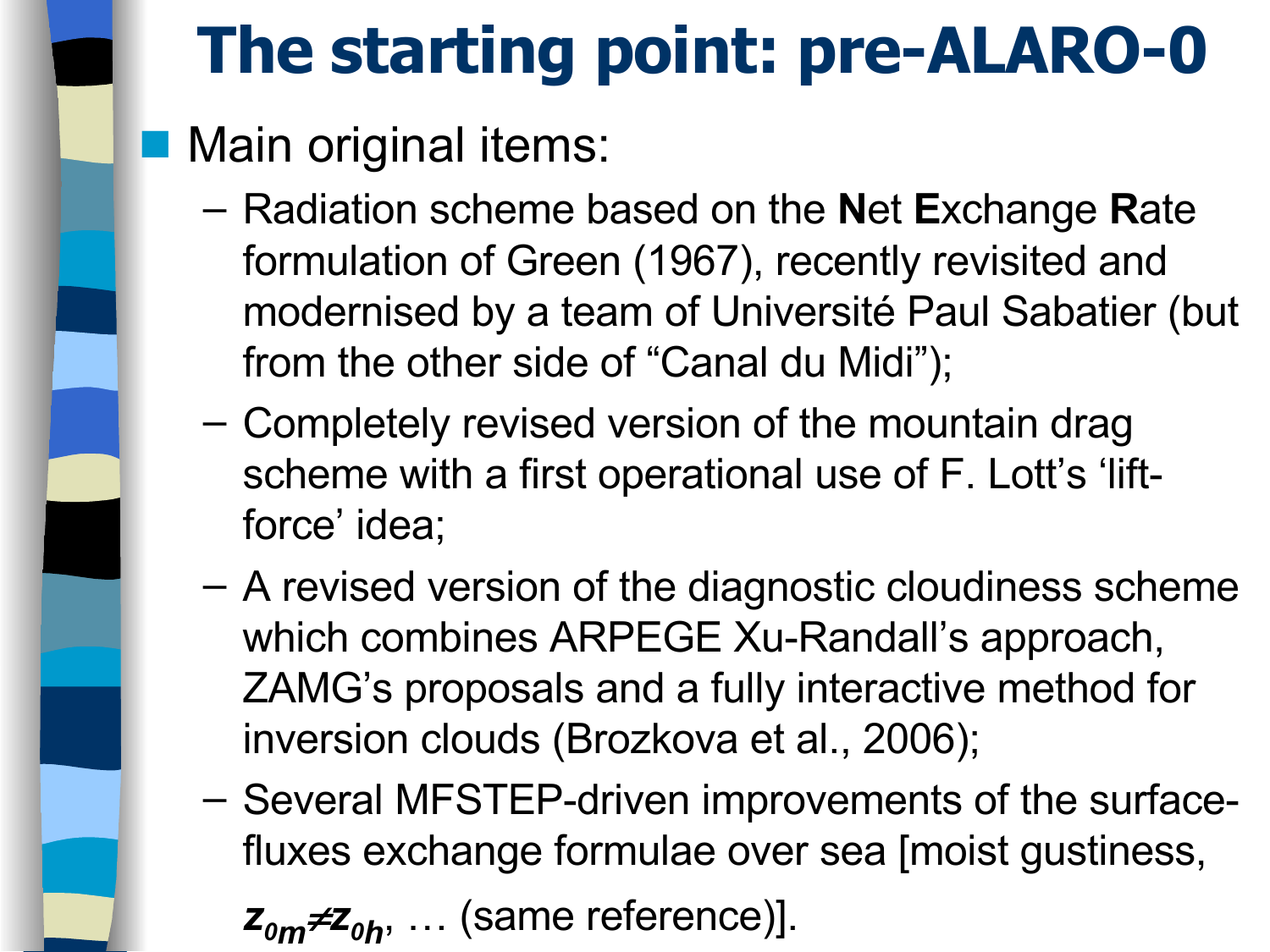#### **Radiation**

#### General ideas:

- Have a code as good as RRTM for a cheaper price if called at the same frequency and an affordable price if called at all time steps (cloud-radiation interaction);
- Have a simplified version but also cloud-interactive (for intermittent use);
- Have a 'statistical version' for current use (safety net).
- Several on-going (or alas delayed) studies:
- Extending the scope of the 'statistical model';
- Aerosol model compatible with ARPEGE's one;
- Upper levels' Doppler line-broadening;
- Better compatibility with the RRTM gaseous effects. A promising study on broad-band cloud optical properties (see Jan Masek's talk on Thursday).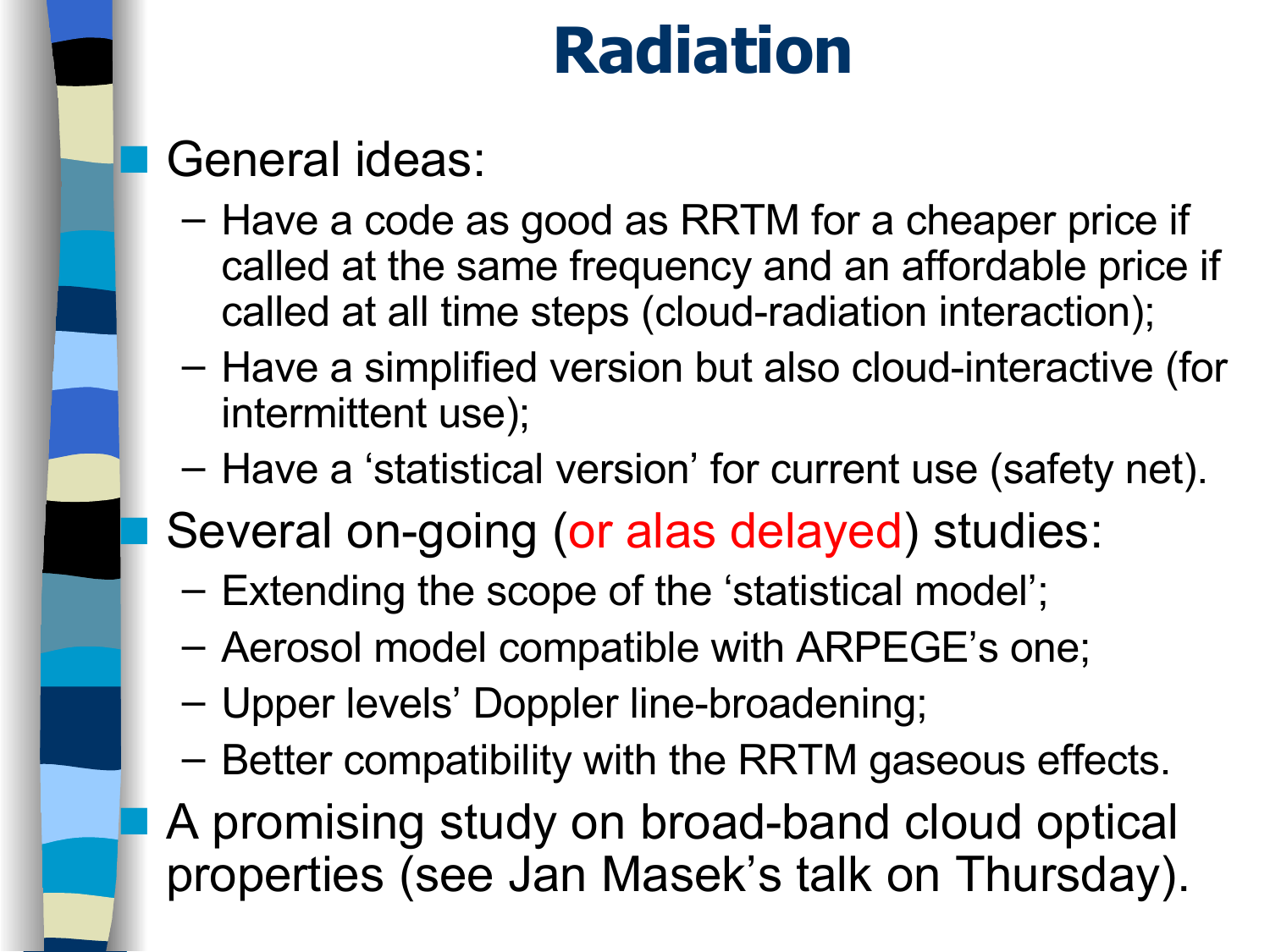#### **From a well-tuned to a more physical model of cloud impact (appetiser on JM's talk)**

Parameterized versus reference total transmittance  $T$ , sample of homogeneous clouds (solar band,  $\mu_0 = 0.1, 0.3, 0.5, 0.7, 0.9$ )

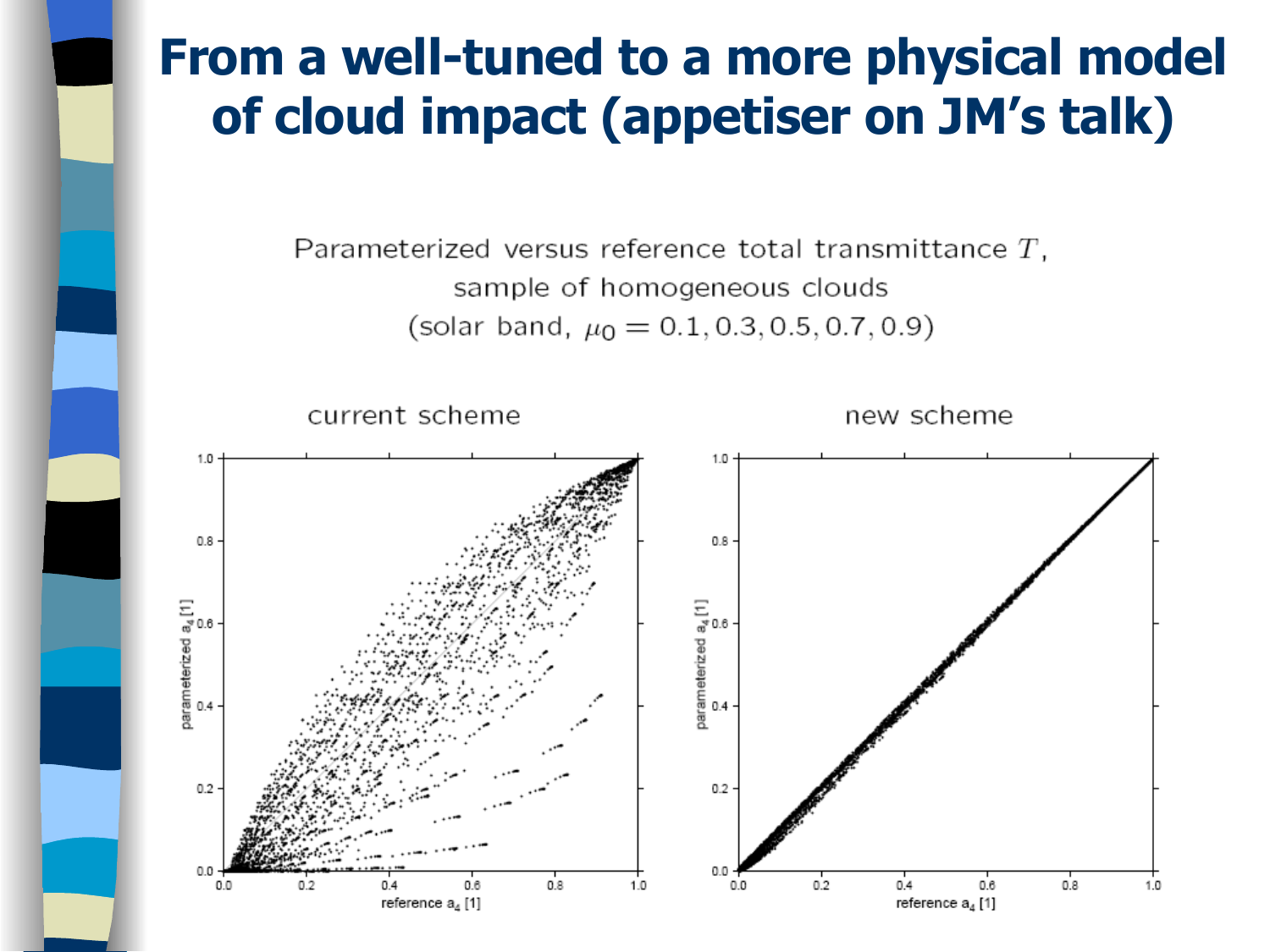### **The water cycle (3MT & p-TKE & ...) (1/2)**

General ideas:

- Rely on three rather new concepts and on some natural synergies between them (see Luc Gerard's talk on Thursday):
	- The **M**icrophysics vs. **T**ransport split of convective computations proposed by J.-M. Piriou;
	- A (grey-zone targeted) treatment of the **M**ulti-scale cloud/precipitation problem through a unified (LS + CV) input to microphysical computations;
	- A **M**odular approach to solve the dilemma between parallel and sequential physics (also see Martina Tudor's talk on Thursday).
- Go as much as possible prognostic while choosing algorithms which stationary solution gives close results to that of the pre-ALARO-0 physics. See for instance the talk on **p-TKE** on Thursday by Jure Cedilnik and myself. Also prognostic convective mass-fluxes in 3MT.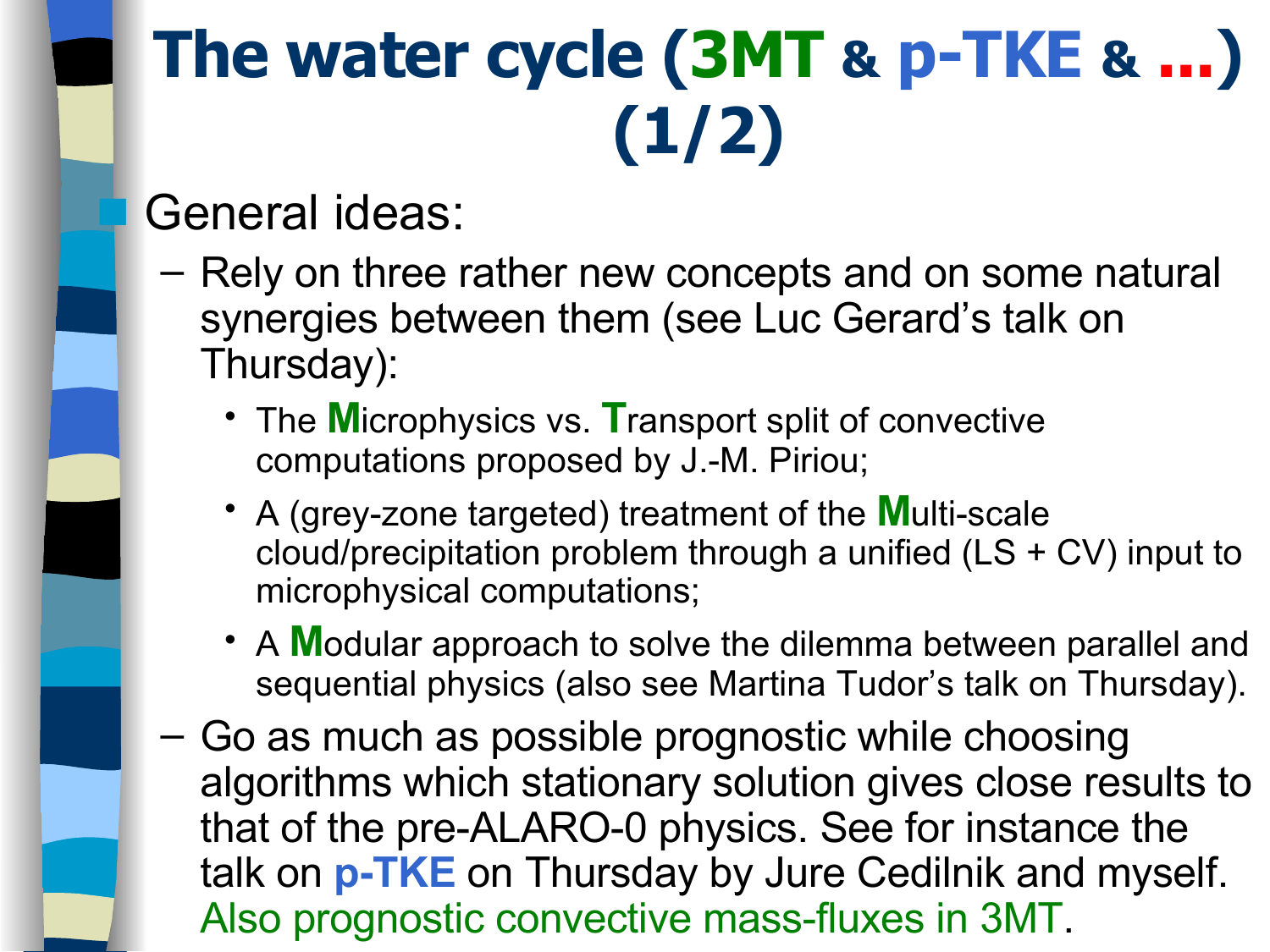### **The water cycle (3MT & p-TKE & ...) (2/2)**

Some solid individual bricks:

- M-T as validated in the PhD work of JMP;
- A convection-oriented prototype version of 3MT tested by LG for the grey-zone problem;
- Promising first results of the p-TKE => one may avoid the dilemma between the 'M-T' & 'moist turbulence' incompatibility on the one hand and a need to attack the shallow convection problem 'from scratch' on the other hand.
- A rather complex assembling problem, especially since one wants to prepare for a full use of the 'AROME equations' (Catry & Geleyn + Malardel & Bénard) => **some delays …**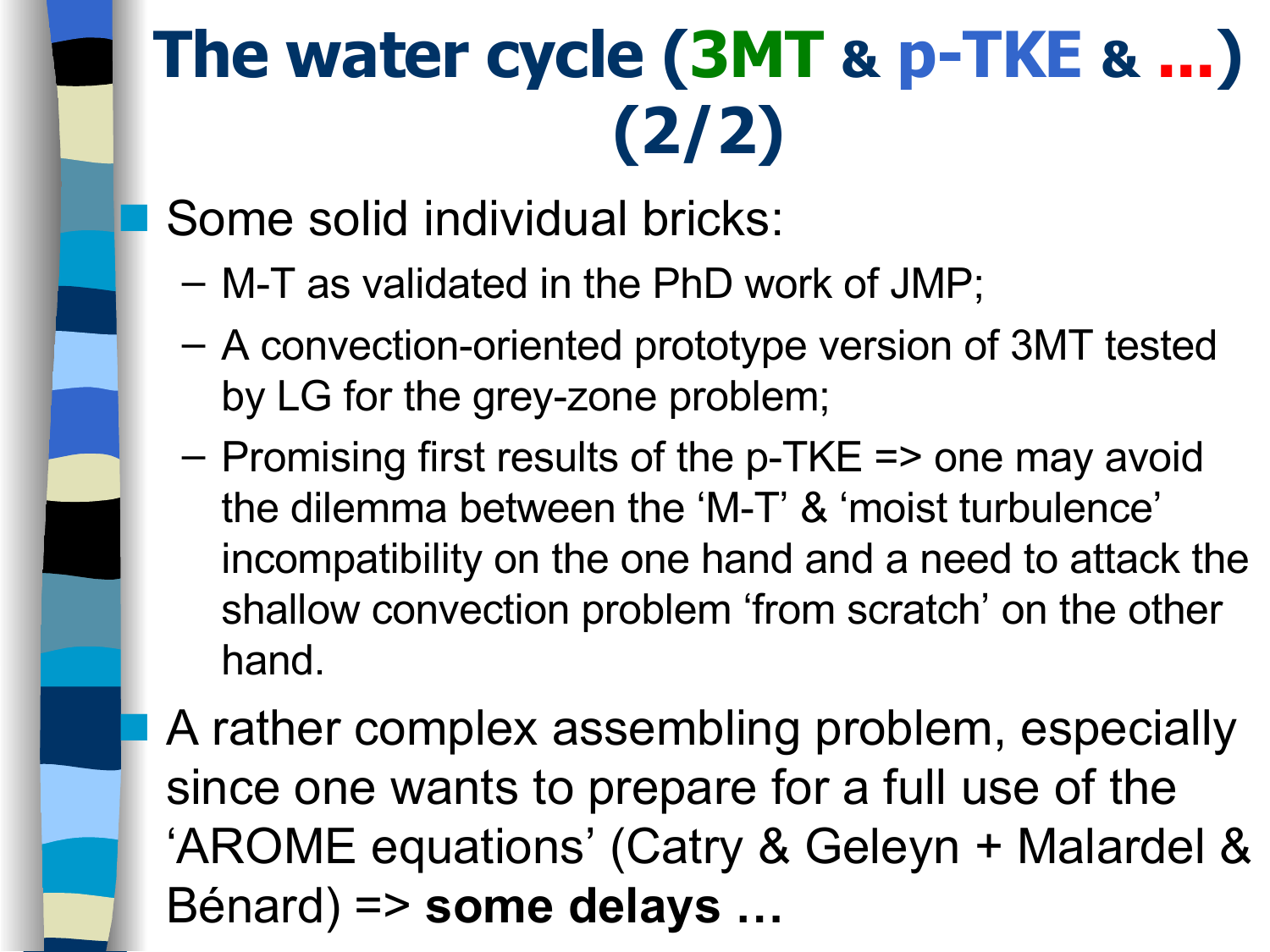#### **Eurocs test of the simulated Q2 sensitivity of deep convection to the ambient humidity. The upper panels are LES references. Accvimp (bottom-left) shows sensitivity but with too much a drying behaviour, M-T does far better**

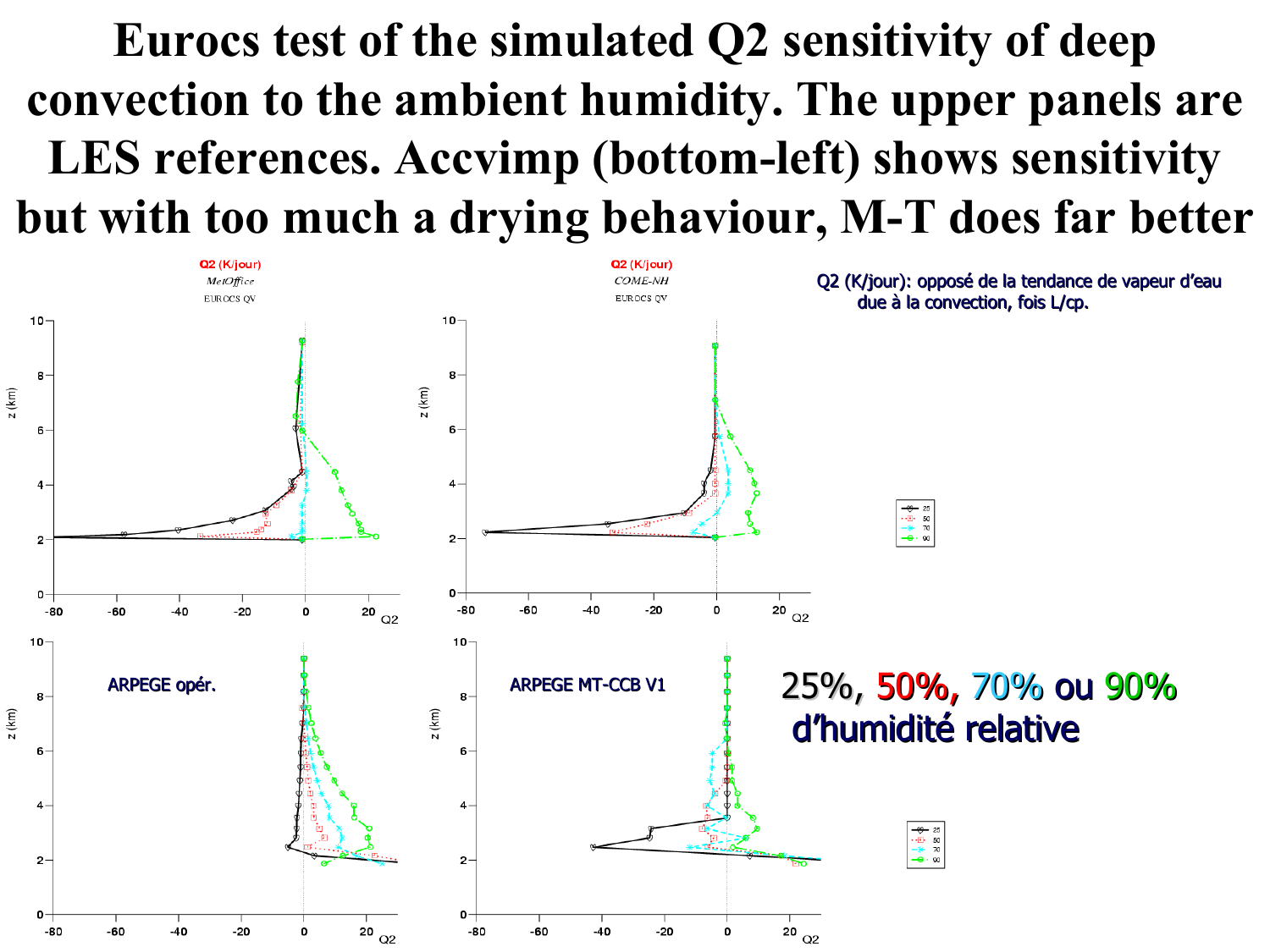#### **The first 3MT convective prototype test are encouraging**

The simulation converges realistically when resolution increases. There is hardly any sign of a 'grey zone' syndrome.